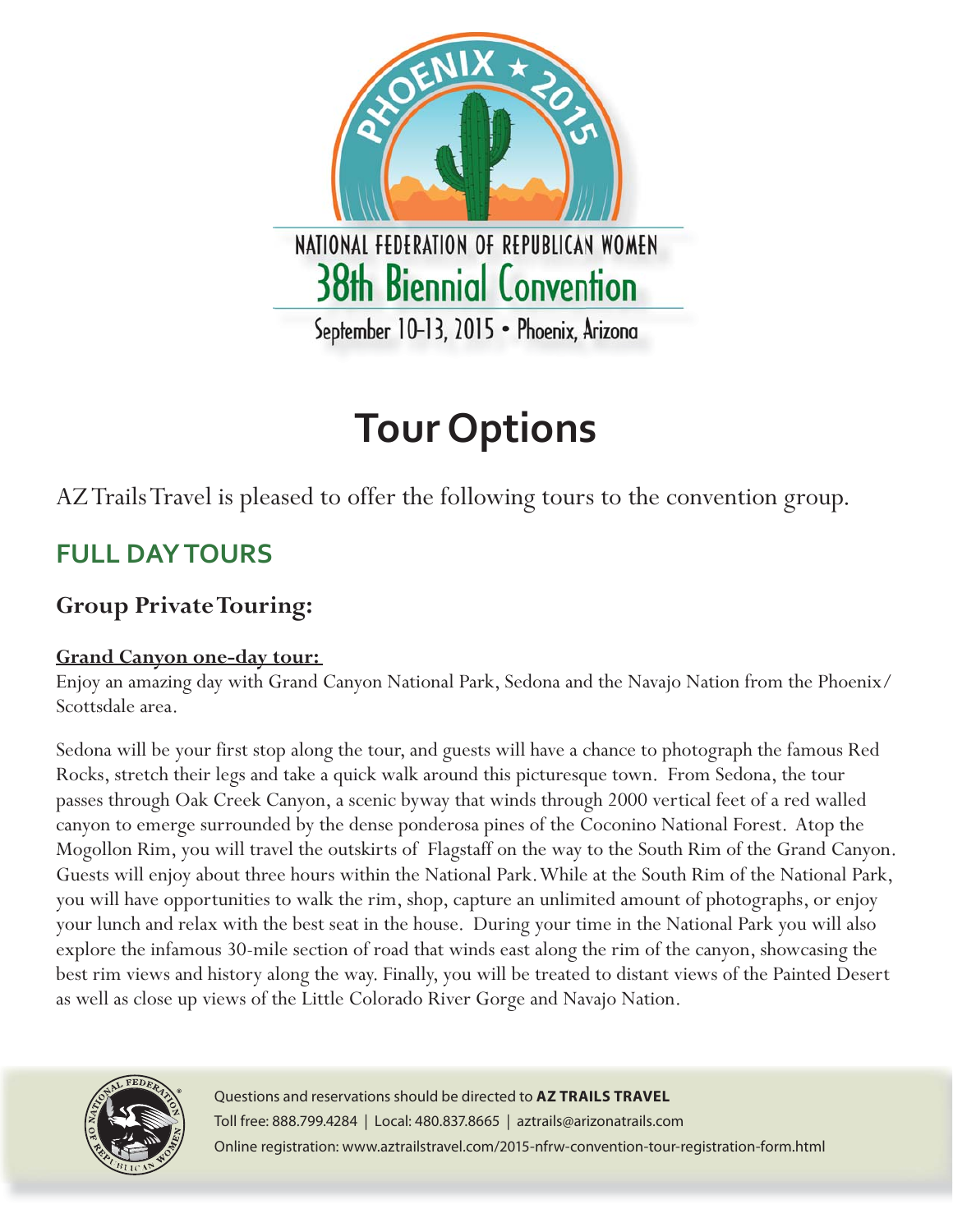

| Cost: | 6-16 persons:    | \$165/person |
|-------|------------------|--------------|
|       | $17-26$ persons: | \$155/person |
|       | 27-35 persons:   | \$140/person |
|       | 36-50 persons:   | \$115/person |

*Includes:* Gourmet lunch made to order the morning of the tour Entrance fees into the National Park Bottled water throughout the tour All taxes Guide Gratuity Departure time estimated 6:30 -7:30 am, tour length 13 hours (can be shortened if you delete stops at the Navajo Nation)

#### **Grand Canyon one day tour with optional helicopter ride over the canyon:**

| Cost:     | 6-16 persons:                                                  | \$410/person                                                                          |  |
|-----------|----------------------------------------------------------------|---------------------------------------------------------------------------------------|--|
|           | 17-26 persons:                                                 | \$405/person                                                                          |  |
|           | 27-35 persons:                                                 | \$390/person                                                                          |  |
|           | $36-50$ persons:                                               | \$365/person                                                                          |  |
| Includes: | Gourmet lunch made to order the morning of the tour            |                                                                                       |  |
|           | Entrance fees into the National Park                           |                                                                                       |  |
|           | Bottled water throughout the tour                              |                                                                                       |  |
|           | All taxes                                                      |                                                                                       |  |
|           | Helicopter tour over the Grand Canyon including fuel surcharge |                                                                                       |  |
|           |                                                                | Departure time estimated 6:30 -7:30 am, tour length 13 hours (can be shortened if you |  |
|           | delete stops at the Navajo Nation)                             |                                                                                       |  |

### **Sedona only guided tour:**

The Sedona Single Day Tour gives you a chance to explore ancient Native American ruins, marvel at the spectacular landscape, and explore the local artisans of Sedona and the surrounding area. The tour features one of two ancient Native American dwellings from the Sinagua Tribe that existed along this busy trade route between 1250 -1425AD. We will also explore the ruins at Tuzigoot National Monument or Montezuma Castle National Monument, both of which are excellently preserved sites and give guests a fantastic glimpse into the history of its first inhabitants.

Following your time at the Native American National Monument, the tour will begin to explore the mystique surrounding Sedona. Made famous by its marvelous red rock cliffs, Sedona plays host to world class artisans, outdoor enthusiasts and the "occasional" tourist. The tour will include visits to the famous features of Bell Rock, Airport Mesa, and Chapel of the Holy Cross, but you will also be provided views of Cathedral Rock, Snoopy Rock, and Submarine Rock to name a few. In uptown Sedona, you can explore on foot the many art galleries and shops, get a psychic reading, or enjoy the serenity that Sedona provides with a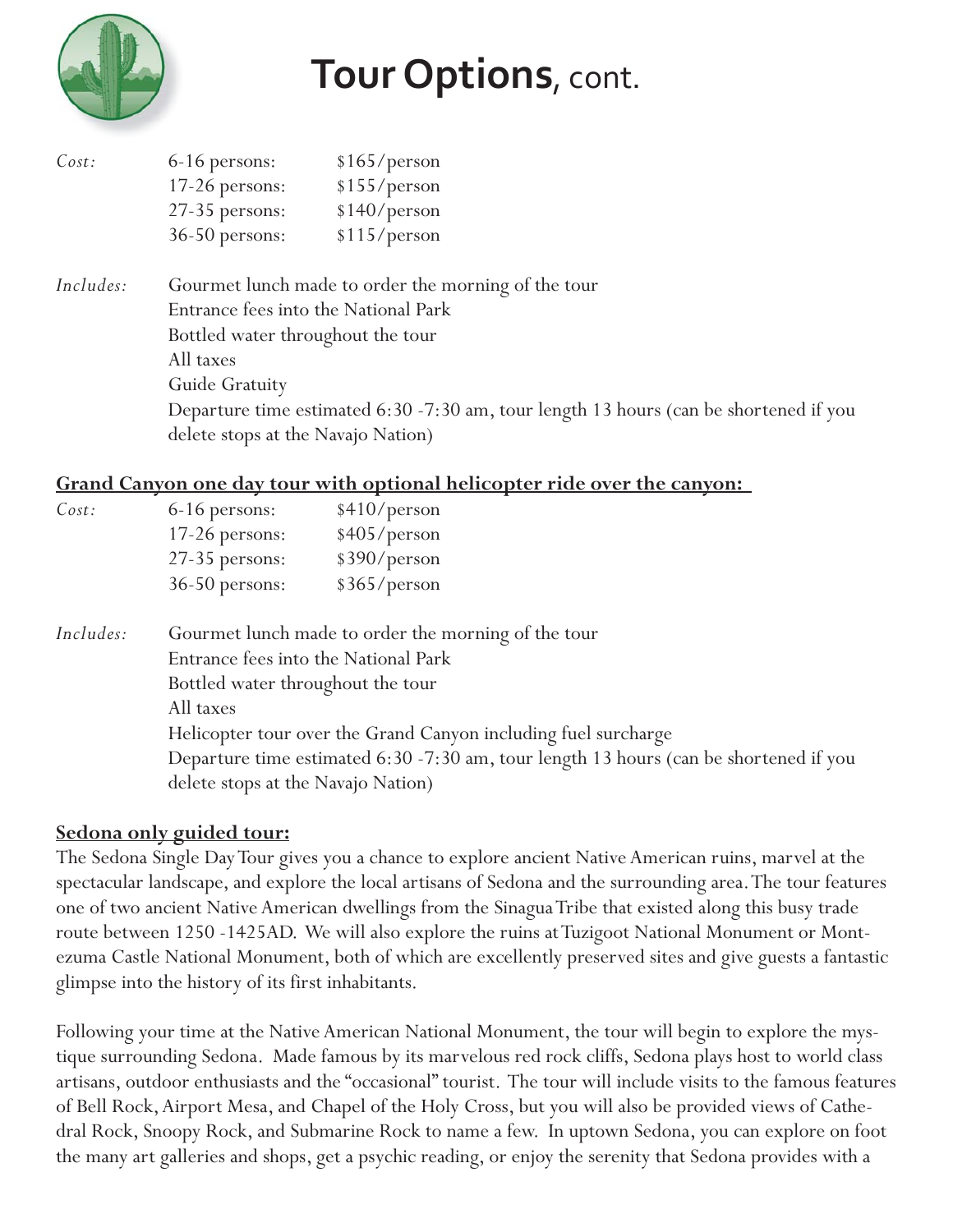

glass of wine on the balcony.

| Cost:     | 6-16 persons:                                       | \$130/person                                                         |  |
|-----------|-----------------------------------------------------|----------------------------------------------------------------------|--|
|           | 17-26 persons:                                      | \$120/person                                                         |  |
|           | 27-35 persons:                                      | \$105/person                                                         |  |
|           | $36-50$ persons:                                    | \$90/person                                                          |  |
| Includes: | Gourmet lunch made to order the morning of the tour |                                                                      |  |
|           | Entrance fees into the National Monument we visit   |                                                                      |  |
|           | Bottled water throughout the tour                   |                                                                      |  |
|           | All taxes                                           |                                                                      |  |
|           |                                                     | Departure Time estimated 6:30 -7:30 am, tour length approx. 11 hours |  |

#### **Wine Tasting Tours to the Verde Valley:**

Private wine tasting in the Verde Valley from some of Arizona's finest winemakers. Wineries include Javalina Leap, Oak Creek Vineyard, Page Springs Winery and Alcantera.

| Cost:     | 6-16 persons:                                       | \$180/person |  |
|-----------|-----------------------------------------------------|--------------|--|
|           | 17-26 persons:                                      | \$170/person |  |
|           | 27-35 persons:                                      | \$155/person |  |
|           | 36-50 persons:                                      | \$140/person |  |
| Includes: | Gourmet lunch made to order the morning of the tour |              |  |
|           | <b>Wine Tasting Fees</b>                            |              |  |
|           | <b>Bottled Water</b>                                |              |  |
|           | Taxes and fees                                      |              |  |
|           | Departure time 9:00 am.                             |              |  |

### **HALF DAY TOURS**

### **Frank Lloyd Wright's Taliesin West**

Board your mini coach for a transfer to Frank Lloyd Wright's famous Taliesin West. Taliesin West is a national historic landmark nestled in the desert foothills of the McDowell Mountains. It is also the home of the Frank Lloyd Wright Foundation and Taliesin, the Frank Lloyd Wright School of Architecture.

You'll enjoy a 90-minute Insights tour where you'll be drawn closer to Frank Lloyd Wright's world with special trips into the Wright's living quarters and the gracious Taliesin West "Garden Room." Feel the beauty and peace of the spaces in which Frank Lloyd Wright welcomed the many famous guests he entertained at his desert home. There will be time after the tour to wander the gift shop and enjoy the scenery before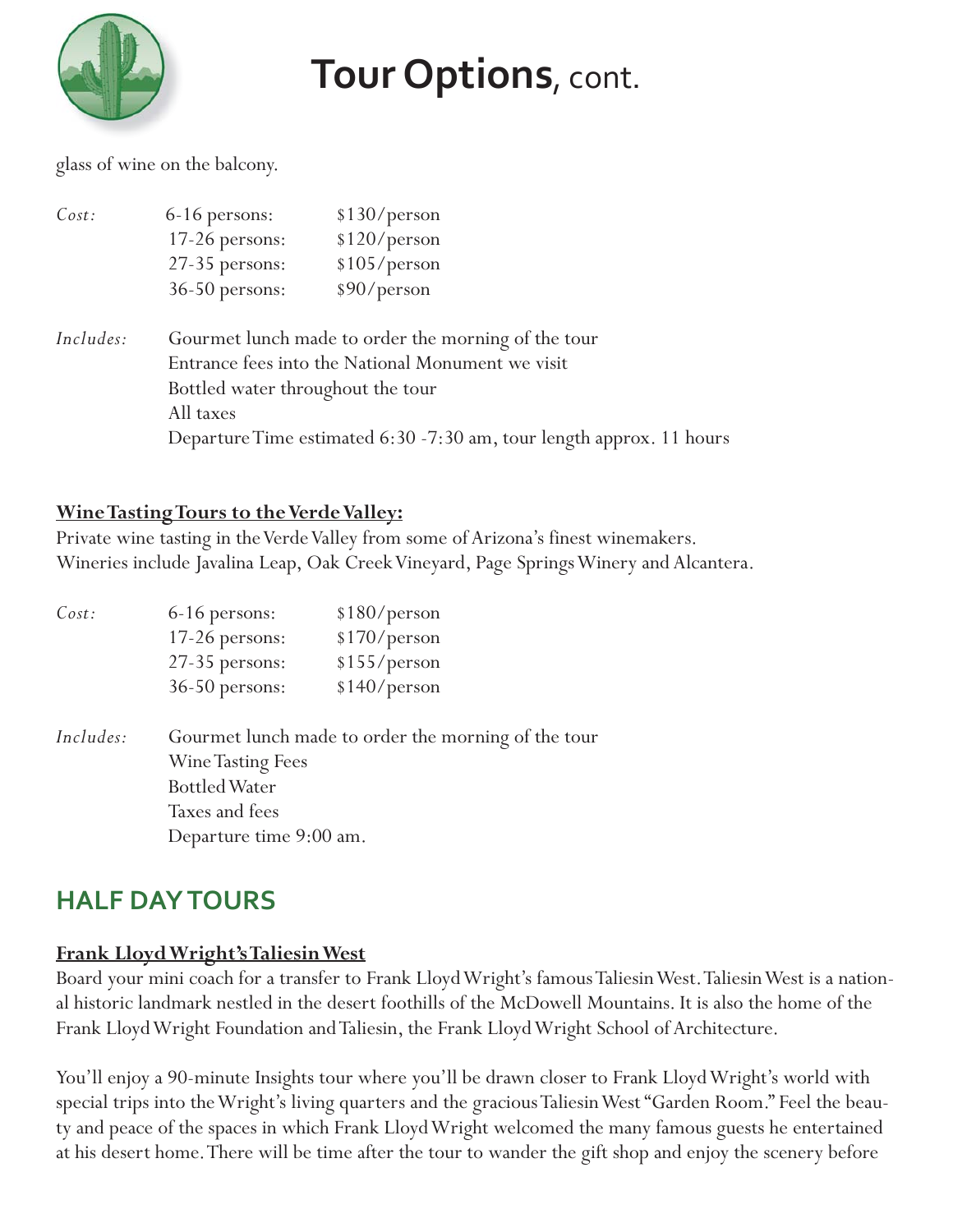

returning to the hotel.

*Cost:* \$68 per person *Includes:* Round-trip transportation to and from hotel, admission and driver gratuity. *Availability:* Morning of September 10, 9 am – 1 pm

### **Rocks & Ruins Trail – Hummer Adventure**

Explore the historic Bradshaw Mountains as you journey on a H1 Hummer or M1009 Military Blazer/ Jeep tour to the Wild West! Visit the ancient Aqua Fria Indian Ruins! This Native American fort was part of a settlement system dating back to A.D. 1250-1450! Discover one of Arizona's most historic ghost towns: Gillette, AZ! Once populated by miners searching for Gold, Silver, Copper, and Turquoise! Learn how this late 1800s stagecoach stop earned a reputation as a lawless Western town.

| Cost: | \$135 per person plus tax and gratuity                       |
|-------|--------------------------------------------------------------|
|       | Includes bottled water and snacks                            |
|       | Cancellation policy 7 days prior to service.                 |
|       | <i>Departures:</i> 8 am or 1 pm, tour length approx. 4 hours |

### **Shopping Tours:**

Touring options are available for private shopping visiting both Fashion Square in Old Town Scottsdale for 3 hours, in addition to visiting the Desert Ridge Shopping complex for another 3 hours. An additional shopping area we might recommend is Wildhorse Pass Premium Outlets which have a full range of fashion items from Coach to Armani to Polo and more.

| Cost: | Starts at \$85/person with provided transportation                  |
|-------|---------------------------------------------------------------------|
|       | Departure: 9:00 - 10:00 am, tour length 4-6 hours based on requests |

### **Luxury Private Touring, 2-5 Guests:**

ANY luxury private tour can be confirmed with tour prices starting at \$1,200 for a party of two. Luxury touring will provide guests with an unparalleled guided experience from the vehicle they tour in (leather interior SUV) to the knowledge provided by their private tour guide (over a half century of touring experience amongst the guides). There is no equal in the West.

Third party events such as wine tasting, helicopter upgrades or off-road Jeep tours will be an additional cost. For each additional guest from 3-5, the tour cost will increase by \$250/person with a maximum count of 5 guests. This tour cost also includes guide gratuity but not meals, as it provides guests with unlimited dining options.

*Departure:* Departure time and length of tour based on client preferences and itinerary.